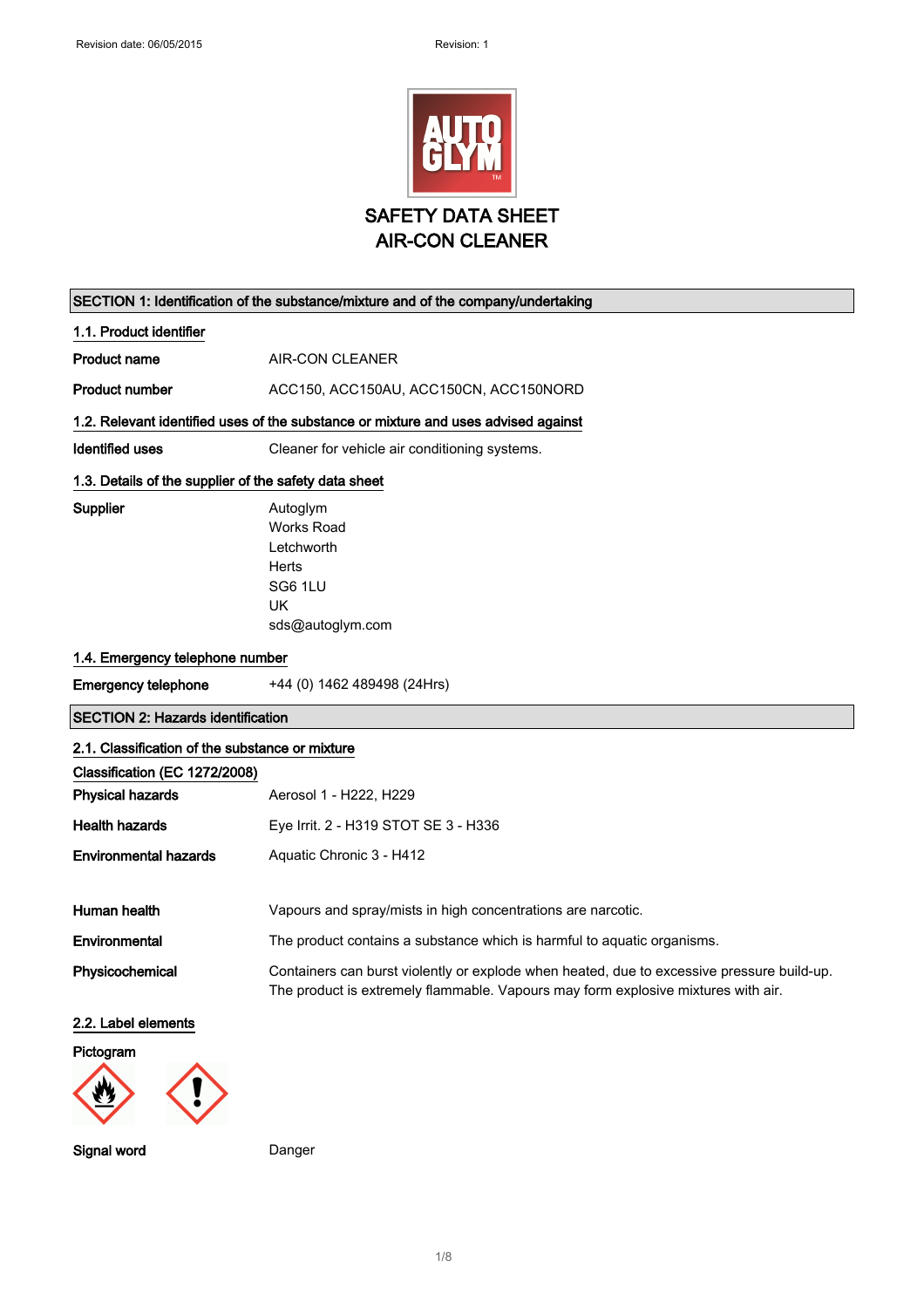| <b>Hazard statements</b>                  | H222 Extremely flammable aerosol.<br>H229 Pressurised container: may burst if heated.<br>H319 Causes serious eye irritation.<br>H336 May cause drowsiness or dizziness.<br>H412 Harmful to aquatic life with long lasting effects.<br>EUH208 Contains (+/-)-1-Methyl-4-(1-methylvinyl)cyclohexene, Resin acids and Rosin acids,<br>hydrogenated, Me esters, Pin-2(3)-ene. May produce an allergic reaction.                                                                                                                                                                                                                                                                                                                                                                                                                                      |
|-------------------------------------------|--------------------------------------------------------------------------------------------------------------------------------------------------------------------------------------------------------------------------------------------------------------------------------------------------------------------------------------------------------------------------------------------------------------------------------------------------------------------------------------------------------------------------------------------------------------------------------------------------------------------------------------------------------------------------------------------------------------------------------------------------------------------------------------------------------------------------------------------------|
| <b>Precautionary statements</b>           | P102 Keep out of reach of children.<br>P210 Keep away from heat, hot surfaces, sparks, open flames and other ignition sources. No<br>smoking.<br>P211 Do not spray on an open flame or other ignition source.<br>P251 Do not pierce or burn, even after use.<br>P261 Avoid breathing vapour/ spray.<br>P271 Use only outdoors or in a well-ventilated area.<br>P280 Wear protective gloves/ protective clothing/ eye protection/ face protection.<br>P304+P340 IF INHALED: Remove person to fresh air and keep comfortable for breathing.<br>P305+P351+P338 IF IN EYES: Rinse cautiously with water for several minutes. Remove<br>contact lenses, if present and easy to do. Continue rinsing.<br>P312 Call a POISON CENTER/ doctor if you feel unwell.<br>P410+P412 Protect from sunlight. Do not expose to temperatures exceeding 50°C/122°F. |
| Supplementary precautionary<br>statements | P264 Wash hands thoroughly after handling.<br>P337+P313 If eye irritation persists: Get medical advice/attention.<br>P403+P233 Store in a well-ventilated place. Keep container tightly closed.<br>P405 Store locked up.<br>P501 Dispose of contents/ container in accordance with national regulations.                                                                                                                                                                                                                                                                                                                                                                                                                                                                                                                                         |

2.3. Other hazards

### SECTION 3: Composition/information on ingredients

| 3.2. Mixtures                                                                    |                      |                                                                |
|----------------------------------------------------------------------------------|----------------------|----------------------------------------------------------------|
| Propan-2-ol                                                                      |                      | 30-60%                                                         |
| CAS number: 67-63-0                                                              | EC number: 200-661-7 | REACH registration number: 01-<br>2119457558-25-XXXX           |
| Classification<br>Flam. Liq. 2 - H225<br>Eye Irrit. 2 - H319<br>STOT SE 3 - H336 | F;R11 Xi;R36 R67     | Classification (67/548/EEC or 1999/45/EC)                      |
| Petroleum Gases, Liquified<br>CAS number: 68476-85-7                             | EC number: 270-704-2 | 30-60%<br>REACH registration number: 01-<br>2119485911-31-XXXX |
| <b>Classification</b><br>Flam. Gas 1 - H220                                      |                      |                                                                |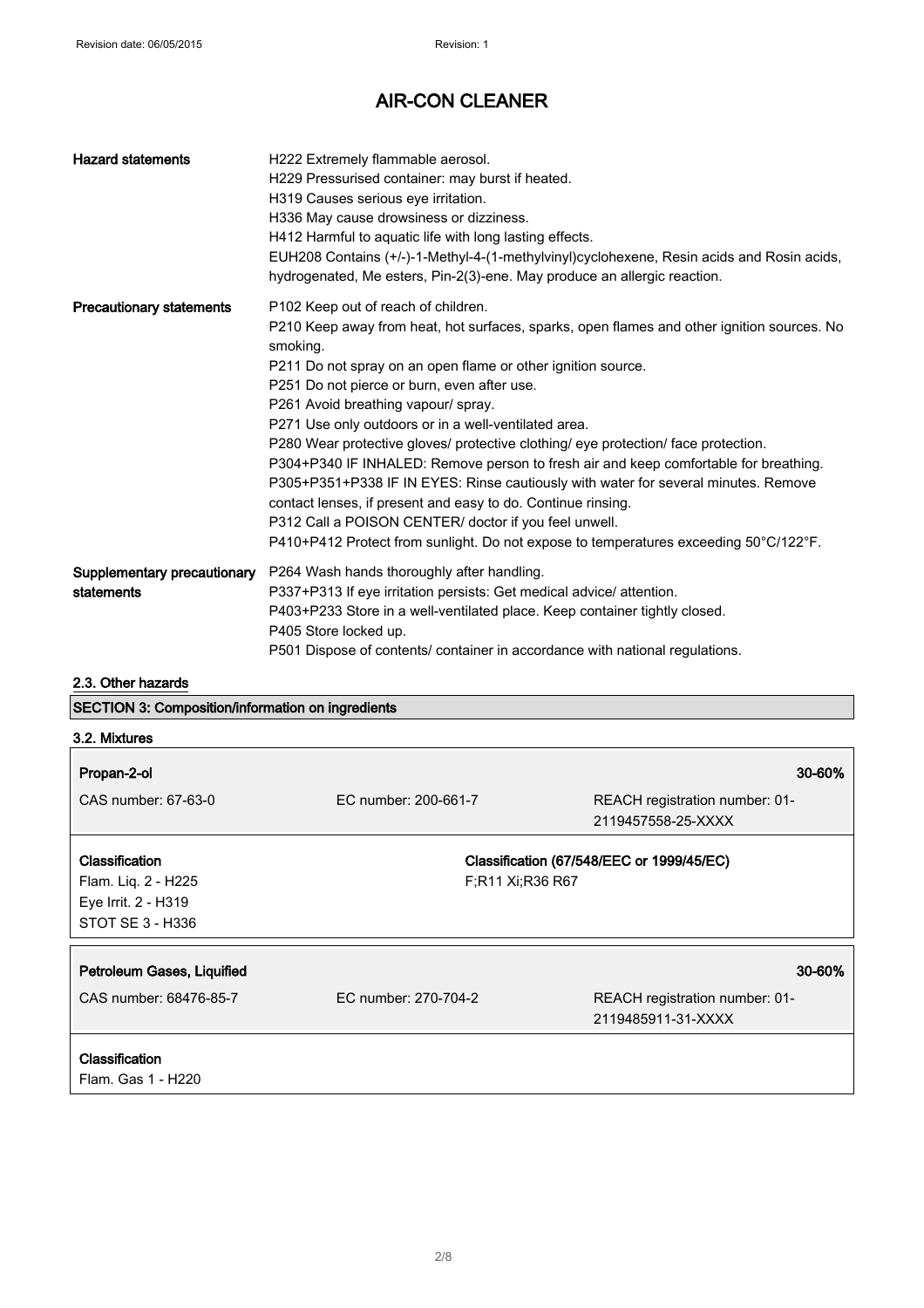| (+/-)-1-Methyl-4-(1-methylvinyl)cyclohexene                                                                                                                                                                                                             |                          |                           | 1%                                                   |       |
|---------------------------------------------------------------------------------------------------------------------------------------------------------------------------------------------------------------------------------------------------------|--------------------------|---------------------------|------------------------------------------------------|-------|
| CAS number: 7705-14-8<br>EC number: 231-732-0                                                                                                                                                                                                           |                          |                           |                                                      |       |
| M factor (Acute) = $1$                                                                                                                                                                                                                                  | M factor (Chronic) = $1$ |                           |                                                      |       |
| Classification<br>Flam. Liq. 3 - H226<br>Skin Irrit. 2 - H315<br>Skin Sens. 1 - H317<br>Aquatic Acute 1 - H400<br>Aquatic Chronic 1 - H410                                                                                                              |                          | R10 R43 Xi; R38 N; R50/53 | Classification (67/548/EEC or 1999/45/EC)            |       |
| Resin acids and Rosin acids, hydrogenated, Me esters                                                                                                                                                                                                    |                          |                           |                                                      | $1\%$ |
| CAS number: 8050-15-5                                                                                                                                                                                                                                   | EC number: 232-476-2     |                           | REACH registration number: 01-<br>2119969275-26-XXXX |       |
| Classification<br>Skin Sens. 1 - H317<br>Aquatic Chronic 3 - H412                                                                                                                                                                                       |                          |                           |                                                      |       |
| $Pin-2(3)$ -ene                                                                                                                                                                                                                                         |                          |                           |                                                      | 1%    |
| CAS number: 80-56-8                                                                                                                                                                                                                                     | EC number: 201-291-9     |                           | REACH registration number: 01-<br>2119519223-49-XXXX |       |
| M factor (Acute) = $1$                                                                                                                                                                                                                                  | M factor (Chronic) = $1$ |                           |                                                      |       |
| Classification<br>Flam. Liq. 3 - H226<br>Skin Irrit. 2 - H315<br>Skin Sens. 1B - H317<br>Asp. Tox. 1 - H304<br>Aquatic Acute 1 - H400<br>Aquatic Chronic 1 - H410<br>The Full Text for all R-Phrases and Hazard Statements are Displayed in Section 16. |                          |                           |                                                      |       |

SECTION 4: First aid measures

| 4.1. Description of first aid measures |                                                                                                                                                                                                                 |  |
|----------------------------------------|-----------------------------------------------------------------------------------------------------------------------------------------------------------------------------------------------------------------|--|
| General information                    | Move affected person to fresh air and keep warm and at rest in a position comfortable for<br>breathing. Get medical attention if any discomfort continues.                                                      |  |
| <b>Inhalation</b>                      | Move affected person to fresh air and keep warm and at rest in a position comfortable for<br>breathing. If in doubt, get medical attention promptly.                                                            |  |
| Ingestion                              | Rinse mouth thoroughly with water. Remove person to fresh air and keep comfortable for<br>breathing. Get medical attention.                                                                                     |  |
| <b>Skin contact</b>                    | Wash skin thoroughly with soap and water. Get medical attention promptly if symptoms occur<br>after washing.                                                                                                    |  |
| Eye contact                            | Remove any contact lenses and open eyelids wide apart. Rinse immediately with plenty of<br>water. Continue to rinse for at least 15 minutes. Get medical attention promptly if symptoms<br>occur after washing. |  |
| <b>Protection of first aiders</b>      | First aid personnel should wear appropriate protective equipment during any rescue.                                                                                                                             |  |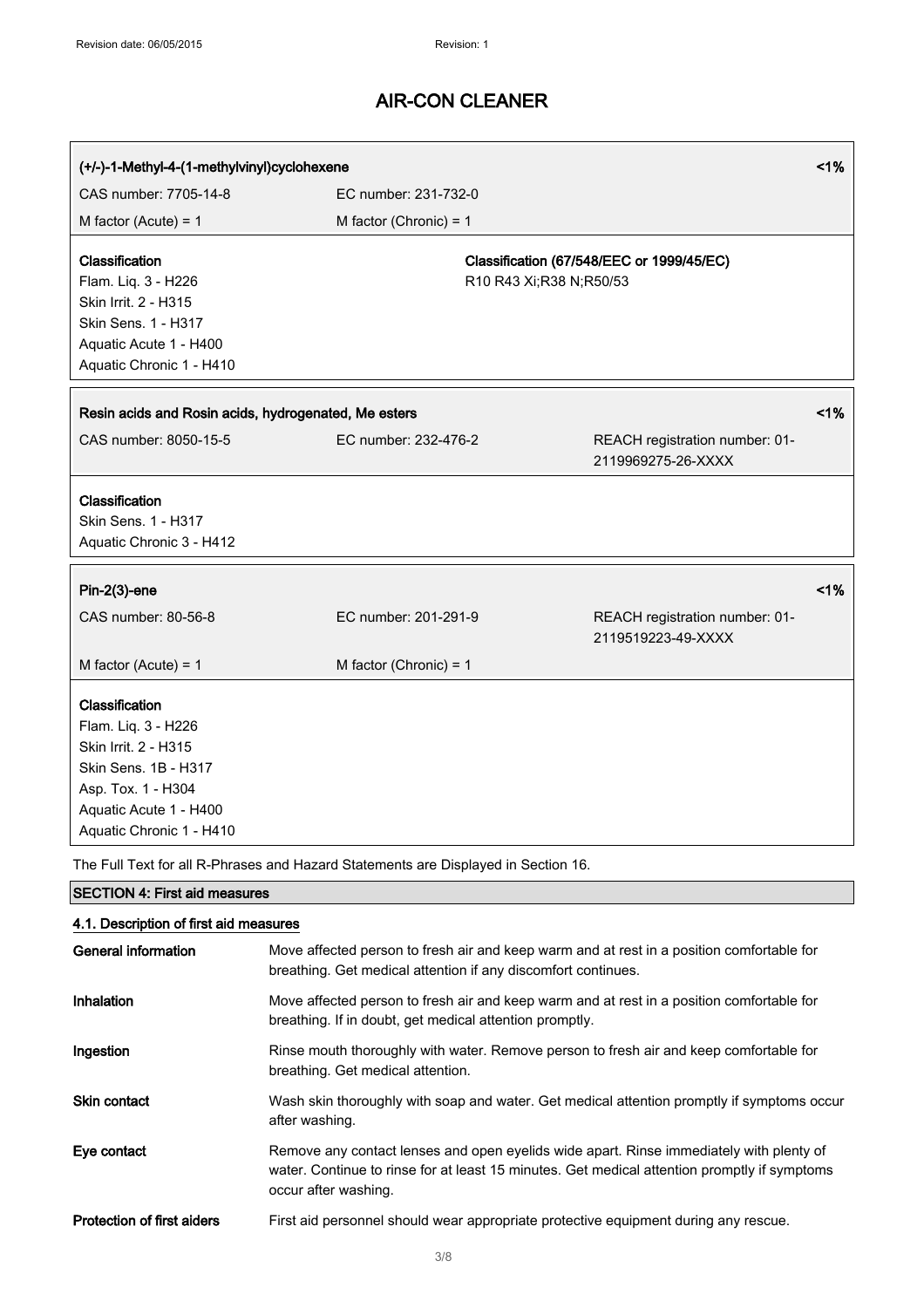| 4.2. Most important symptoms and effects, both acute and delayed                |                                                                                                                                                                                                                                                                    |  |  |
|---------------------------------------------------------------------------------|--------------------------------------------------------------------------------------------------------------------------------------------------------------------------------------------------------------------------------------------------------------------|--|--|
| <b>General information</b>                                                      | See Section 11 for additional information on health hazards.                                                                                                                                                                                                       |  |  |
| 4.3. Indication of any immediate medical attention and special treatment needed |                                                                                                                                                                                                                                                                    |  |  |
| Notes for the doctor                                                            | Treat symptomatically.                                                                                                                                                                                                                                             |  |  |
| <b>SECTION 5: Firefighting measures</b>                                         |                                                                                                                                                                                                                                                                    |  |  |
| 5.1. Extinguishing media                                                        |                                                                                                                                                                                                                                                                    |  |  |
| Suitable extinguishing media                                                    | Use foam, carbon dioxide or dry powder to extinguish.                                                                                                                                                                                                              |  |  |
| 5.2. Special hazards arising from the substance or mixture                      |                                                                                                                                                                                                                                                                    |  |  |
| Specific hazards                                                                | Containers can burst violently or explode when heated, due to excessive pressure build-up.                                                                                                                                                                         |  |  |
| 5.3. Advice for firefighters                                                    |                                                                                                                                                                                                                                                                    |  |  |
| Protective actions during<br>firefighting                                       | Use water to keep fire exposed containers cool and disperse vapours. Cool containers<br>exposed to heat with water spray and remove them from the fire area if it can be done without<br>risk.                                                                     |  |  |
| <b>SECTION 6: Accidental release measures</b>                                   |                                                                                                                                                                                                                                                                    |  |  |
|                                                                                 | 6.1. Personal precautions, protective equipment and emergency procedures                                                                                                                                                                                           |  |  |
| <b>Personal precautions</b>                                                     | Avoid inhalation of vapours and contact with skin and eyes. Ensure suitable respiratory<br>protection is worn during removal of spillages in confined areas.                                                                                                       |  |  |
| 6.2. Environmental precautions                                                  |                                                                                                                                                                                                                                                                    |  |  |
| <b>Environmental precautions</b>                                                | Avoid discharge into drains.                                                                                                                                                                                                                                       |  |  |
| 6.3. Methods and material for containment and cleaning up                       |                                                                                                                                                                                                                                                                    |  |  |
| Methods for cleaning up                                                         | Eliminate all sources of ignition. No smoking, sparks, flames or other sources of ignition near<br>spillage. Provide adequate ventilation. Absorb in vermiculite, dry sand or earth and place into<br>containers.                                                  |  |  |
| 6.4. Reference to other sections                                                |                                                                                                                                                                                                                                                                    |  |  |
| Reference to other sections                                                     | For personal protection, see Section 8. See Section 11 for additional information on health<br>hazards. See Section 12 for additional information on ecological hazards. For waste disposal,<br>see Section 13.                                                    |  |  |
| <b>SECTION 7: Handling and storage</b>                                          |                                                                                                                                                                                                                                                                    |  |  |
| 7.1. Precautions for safe handling                                              |                                                                                                                                                                                                                                                                    |  |  |
| <b>Usage precautions</b>                                                        | Keep away from heat, sparks and open flame. Read and follow manufacturer's<br>recommendations. When sprayed on a naked flame or any incandescent material the aerosol<br>vapours can be ignited. Use suitable respiratory protection if ventilation is inadequate. |  |  |
| Advice on general<br>occupational hygiene                                       | Wash promptly with soap and water if skin becomes contaminated.                                                                                                                                                                                                    |  |  |
|                                                                                 | 7.2. Conditions for safe storage, including any incompatibilities                                                                                                                                                                                                  |  |  |
| <b>Storage precautions</b>                                                      | Do not store near heat sources or expose to high temperatures. Keep away from heat, sparks<br>and open flame.                                                                                                                                                      |  |  |
| 7.3. Specific end use(s)                                                        |                                                                                                                                                                                                                                                                    |  |  |
| Specific end use(s)                                                             | The identified uses for this product are detailed in Section 1.2.                                                                                                                                                                                                  |  |  |
|                                                                                 | <b>SECTION 8: Exposure Controls/personal protection</b>                                                                                                                                                                                                            |  |  |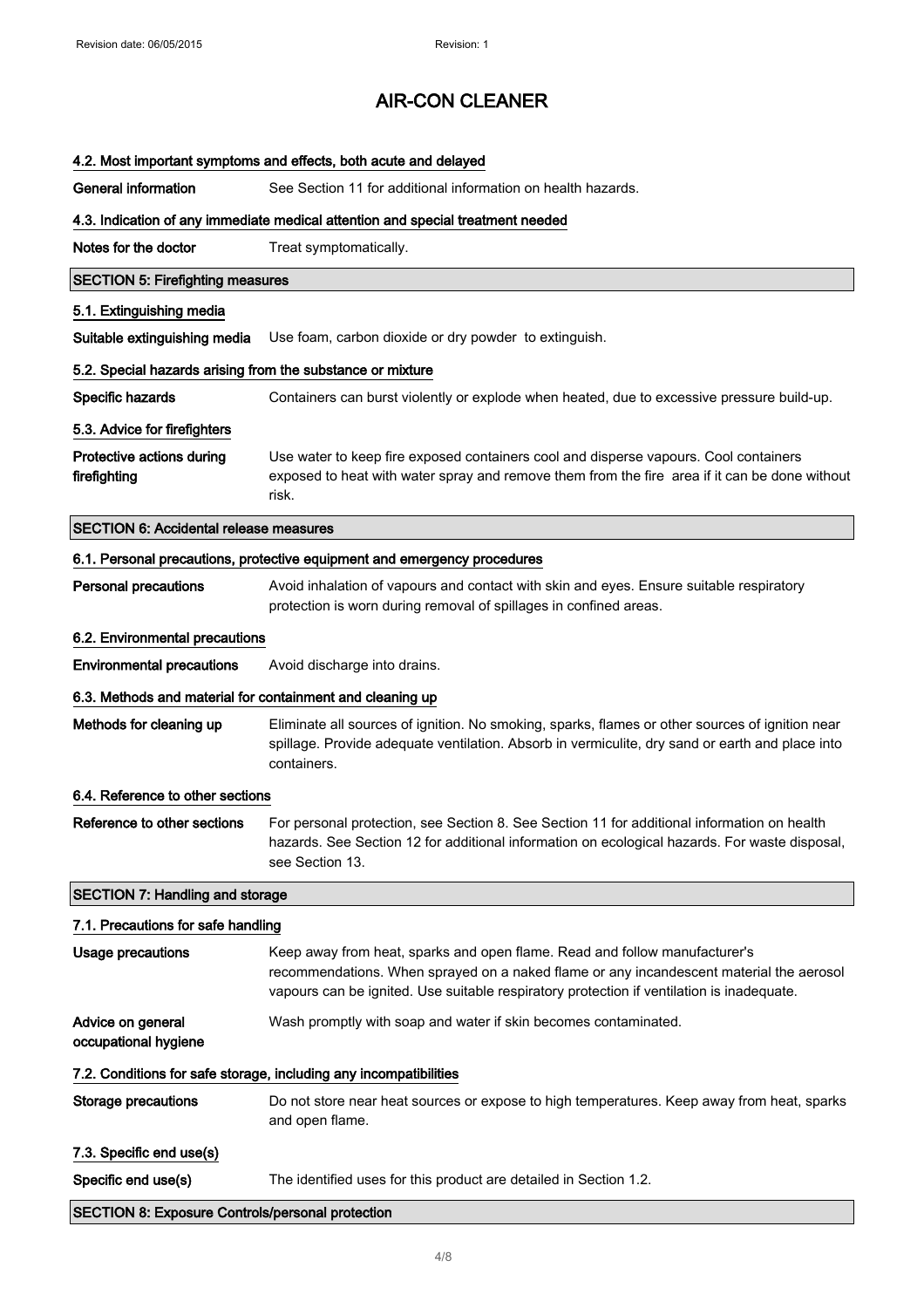### 8.1. Control parameters

### Occupational exposure limits

#### Propan-2-ol

Long-term exposure limit (8-hour TWA): WEL 400 ppm 999 mg/m<sup>3</sup> Short-term exposure limit (15-minute): WEL 500 ppm 1250 mg/m<sup>3</sup>

### Petroleum Gases, Liquified

Long-term exposure limit (8-hour TWA): WEL 1000 ppm 1750 mg/m<sup>3</sup> Short-term exposure limit (15-minute): WEL 1250 ppm 2180 mg/m<sup>3</sup> WEL = Workplace Exposure Limit

#### 8.2. Exposure controls

| Eye/face protection               | Eyewear complying with an approved standard should be worn if a risk assessment indicates<br>eye contact is possible. |
|-----------------------------------|-----------------------------------------------------------------------------------------------------------------------|
| Hand protection                   | No specific hand protection recommended.                                                                              |
| Other skin and body<br>protection | Wear suitable protective equipment for prolonged exposure and/or high concentrations of<br>vapours, spray or mist.    |
| <b>Respiratory protection</b>     | No specific recommendations. If ventilation is inadequate, suitable respiratory protection must<br>be worn.           |

### SECTION 9: Physical and Chemical Properties

| 9.1. Information on basic physical and chemical properties |                                                                                |
|------------------------------------------------------------|--------------------------------------------------------------------------------|
| Appearance                                                 | Aerosol.                                                                       |
| Colour                                                     | Clear.                                                                         |
| Odour                                                      | Solvent.                                                                       |
| <b>Odour threshold</b>                                     | No information available.                                                      |
| рH                                                         | No information available.                                                      |
| <b>Melting point</b>                                       | No information available.                                                      |
| Flash point                                                | -40°C Closed cup.                                                              |
| <b>Evaporation rate</b>                                    | No information available.                                                      |
| <b>Evaporation factor</b>                                  | No information available.                                                      |
| Flammability (solid, gas)                                  | No information available.                                                      |
| Upper/lower flammability or<br>explosive limits            | Lower flammable/explosive limit: 1.8 % Upper flammable/explosive limit: 12.0 % |
| Vapour pressure                                            | No information available.                                                      |
| Vapour density                                             | No information available.                                                      |
| <b>Relative density</b>                                    | 0.653                                                                          |
| Solubility(ies)                                            | Soluble in water.                                                              |
| <b>Partition coefficient</b>                               | No information available.                                                      |
| Auto-ignition temperature                                  | $425^{\circ}$ C                                                                |
| <b>Decomposition Temperature</b>                           | No information available.                                                      |
| <b>Viscosity</b>                                           | No information available.                                                      |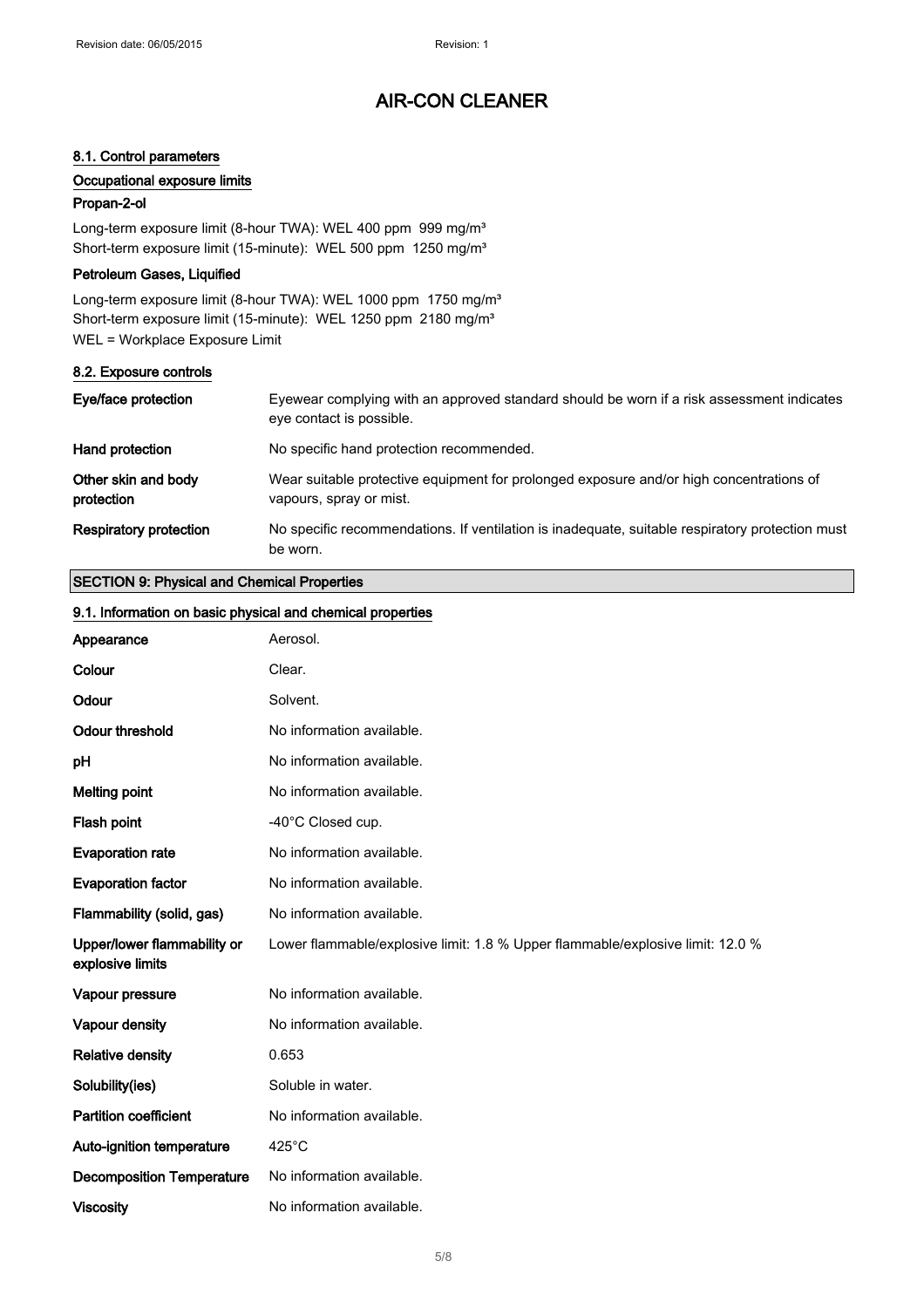| <b>Oxidising properties</b>                                                             | No information available.                                                                                                       |
|-----------------------------------------------------------------------------------------|---------------------------------------------------------------------------------------------------------------------------------|
| 9.2. Other information                                                                  |                                                                                                                                 |
| Other information                                                                       | None.                                                                                                                           |
| SECTION 10: Stability and reactivity                                                    |                                                                                                                                 |
| 10.1. Reactivity                                                                        |                                                                                                                                 |
| Reactivity                                                                              | No test data specifically related to reactivity available for this product or its ingredients.                                  |
| 10.2. Chemical stability                                                                |                                                                                                                                 |
| <b>Stability</b>                                                                        | The product may not be stable under some conditions of storage or use.                                                          |
| 10.3. Possibility of hazardous reactions                                                |                                                                                                                                 |
| Possibility of hazardous<br>reactions                                                   | Not known.                                                                                                                      |
| 10.4. Conditions to avoid                                                               |                                                                                                                                 |
| Conditions to avoid                                                                     | Avoid heat, flames and other sources of ignition. Avoid exposing aerosol containers to high<br>temperatures or direct sunlight. |
| 10.5. Incompatible materials                                                            |                                                                                                                                 |
| Materials to avoid                                                                      | None known.                                                                                                                     |
| 10.6. Hazardous decomposition products                                                  |                                                                                                                                 |
| Hazardous decomposition<br>products                                                     | None at ambient temperatures.                                                                                                   |
|                                                                                         |                                                                                                                                 |
| <b>SECTION 11: Toxicological information</b>                                            |                                                                                                                                 |
| 11.1. Information on toxicological effects                                              |                                                                                                                                 |
| Inhalation                                                                              | Vapours in high concentrations are narcotic. Vapours may cause headache, fatigue, dizziness<br>and nausea.                      |
| <b>Skin contact</b>                                                                     | No significant hazard at normal ambient temperatures.                                                                           |
| Eye contact                                                                             | Causes serious eye irritation.                                                                                                  |
| Acute and chronic health<br>hazards                                                     | No known chronic or acute health risks.                                                                                         |
| Route of exposure                                                                       | Inhalation Skin and/or eye contact                                                                                              |
| <b>SECTION 12: Ecological Information</b>                                               |                                                                                                                                 |
| 12.1. Toxicity                                                                          |                                                                                                                                 |
| 12.2. Persistence and degradability<br>Persistence and degradability No data available. |                                                                                                                                 |
|                                                                                         |                                                                                                                                 |
| 12.3. Bioaccumulative potential<br><b>Partition coefficient</b>                         | No information available.                                                                                                       |
| 12.4. Mobility in soil                                                                  |                                                                                                                                 |
| <b>Mobility</b>                                                                         | No data available.                                                                                                              |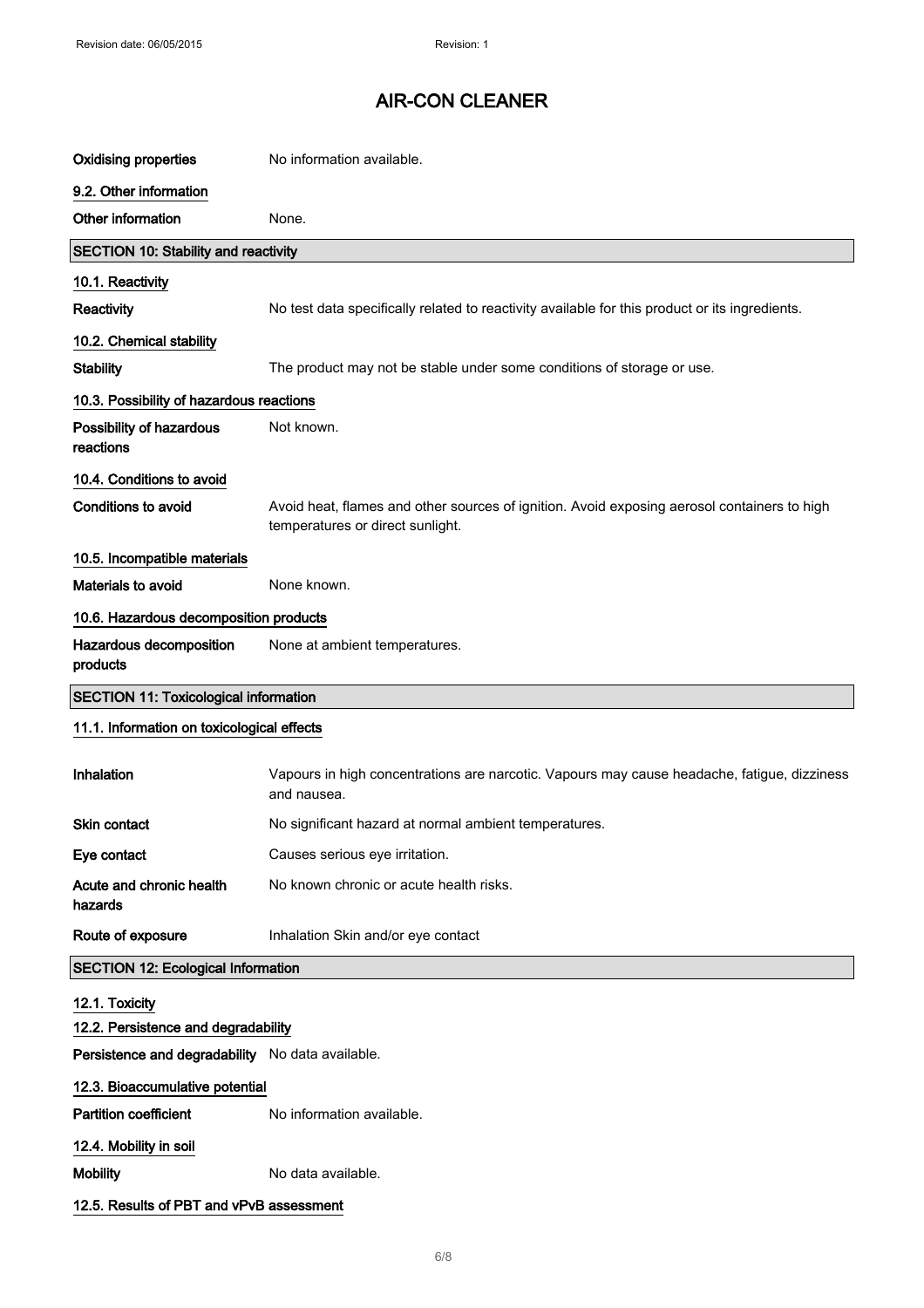| Results of PBT and vPvB<br>assessment      | This product does not contain any substances classified as PBT or vPvB.                                                                |
|--------------------------------------------|----------------------------------------------------------------------------------------------------------------------------------------|
| 12.6. Other adverse effects                |                                                                                                                                        |
| Other adverse effects                      | None known.                                                                                                                            |
| <b>SECTION 13: Disposal considerations</b> |                                                                                                                                        |
| 13.1. Waste treatment methods              |                                                                                                                                        |
| <b>General information</b>                 | Dispose of waste product or used containers in accordance with local regulations                                                       |
| <b>Disposal methods</b>                    | Containers should be thoroughly emptied before disposal because of the risk of an explosion.<br>Do not pierce or burn, even after use. |
| <b>SECTION 14: Transport information</b>   |                                                                                                                                        |
| 14.1. UN number                            |                                                                                                                                        |
| UN No. (ADR/RID)                           | 1950                                                                                                                                   |
| UN No. (IMDG)                              | 1950                                                                                                                                   |
| UN No. (ICAO)                              | 1950                                                                                                                                   |
| UN No. (ADN)                               | 1950                                                                                                                                   |
| 14.2. UN proper shipping name              |                                                                                                                                        |
| Proper shipping name<br>(ADR/RID)          | <b>AEROSOLS</b>                                                                                                                        |
| Proper shipping name (IMDG) AEROSOLS       |                                                                                                                                        |
| Proper shipping name (ICAO) AEROSOLS       |                                                                                                                                        |
| Proper shipping name (ADN)                 | <b>AEROSOLS</b>                                                                                                                        |
| 14.3. Transport hazard class(es)           |                                                                                                                                        |
| <b>ADR/RID class</b>                       | 2.1                                                                                                                                    |
| <b>ADR/RID classification code</b>         | 5F                                                                                                                                     |
| <b>ADR/RID label</b>                       | 2.1                                                                                                                                    |
| <b>IMDG class</b>                          | 2.1                                                                                                                                    |
| ICAO class/division                        | 2.1                                                                                                                                    |
| <b>ADN</b> class                           | 2.1                                                                                                                                    |
| <b>Transport labels</b>                    |                                                                                                                                        |
| 14.4. Packing group                        |                                                                                                                                        |
| ADR/RID packing group                      | None                                                                                                                                   |

| <b>IMDG packing group</b> | None |
|---------------------------|------|
| ADN packing group         | None |
| ICAO packing group        | None |